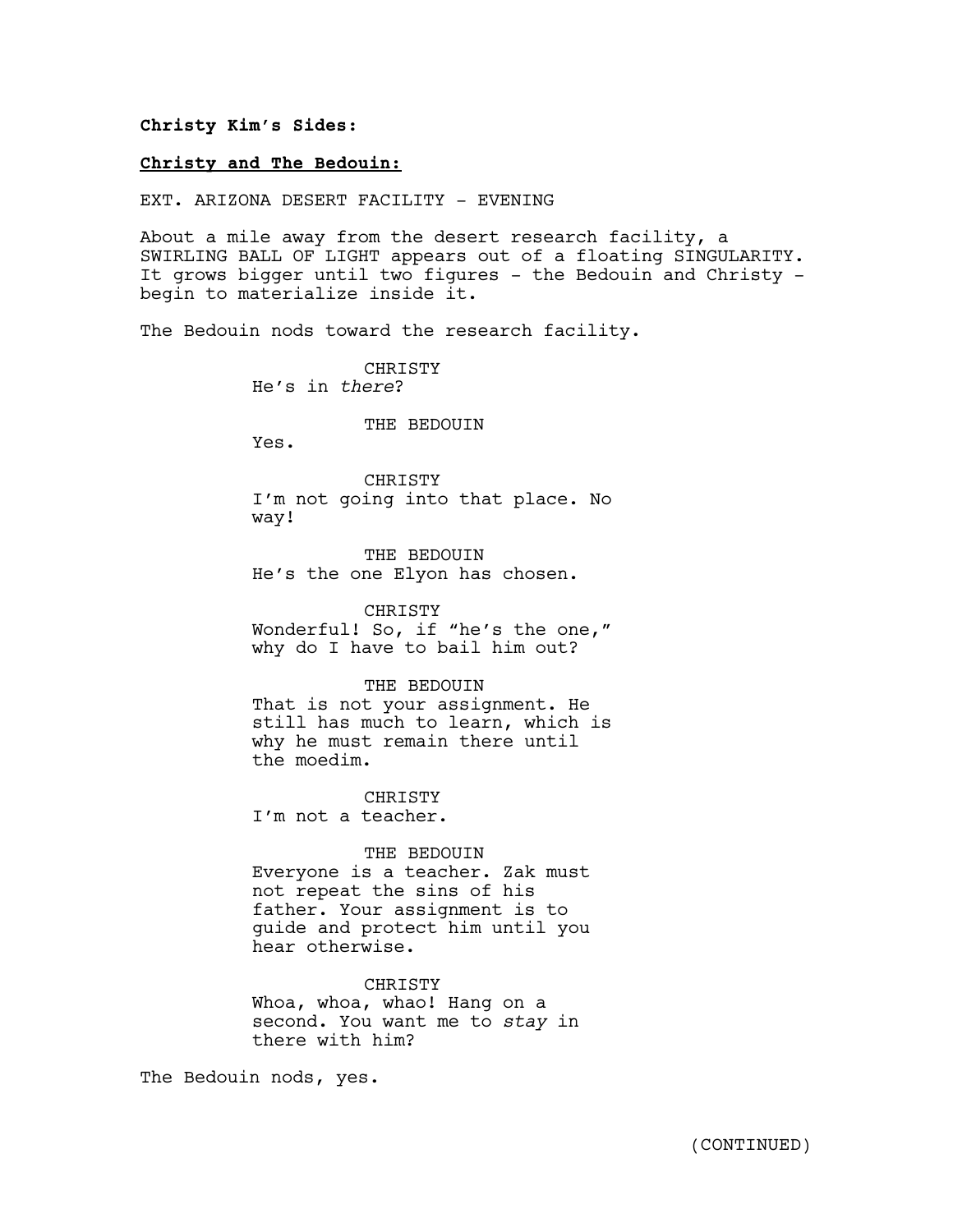CONTINUED:

CHRISTY (CONT'D) Look. I've paid my dues already! I've learned my lessons. Why...

THE BEDOUIN (smiles) Learning lessons never ends.

## **Zak meets Christy:**

INT. ARIZONA DESERT FACILITY - ZAK'S ROOM - NIGHT

Zak closes the door and surveys his new living quarters. He walks forward but bumps into something invisible!

> ZAK What the...?

He reaches out and feels something... spongy. Christy speaks in *very* a disapproving but hushed whisper.

> CHRISTY (V.O.) Hey! Hey! Hey! Watch it pal!

ZAK (totally freaked out) Holy...

CHRISTY (V.O.) (hushed but stern) Keep your voice down and your hands to yourself!

Zak quickly backs away and up to the wall, looking nervously at... nothing.

> ZAK What the...? Who are you?

CHRISTY (V.O.) (hushed and annoyed) Shhh! The name's Christy. Now, keep your voice down! We're being monitored.

Zak reaches out trying to find her again.

CHRISTY (CONT'D) (hushed and angry) I said keep your hands to yourself before I break 'em.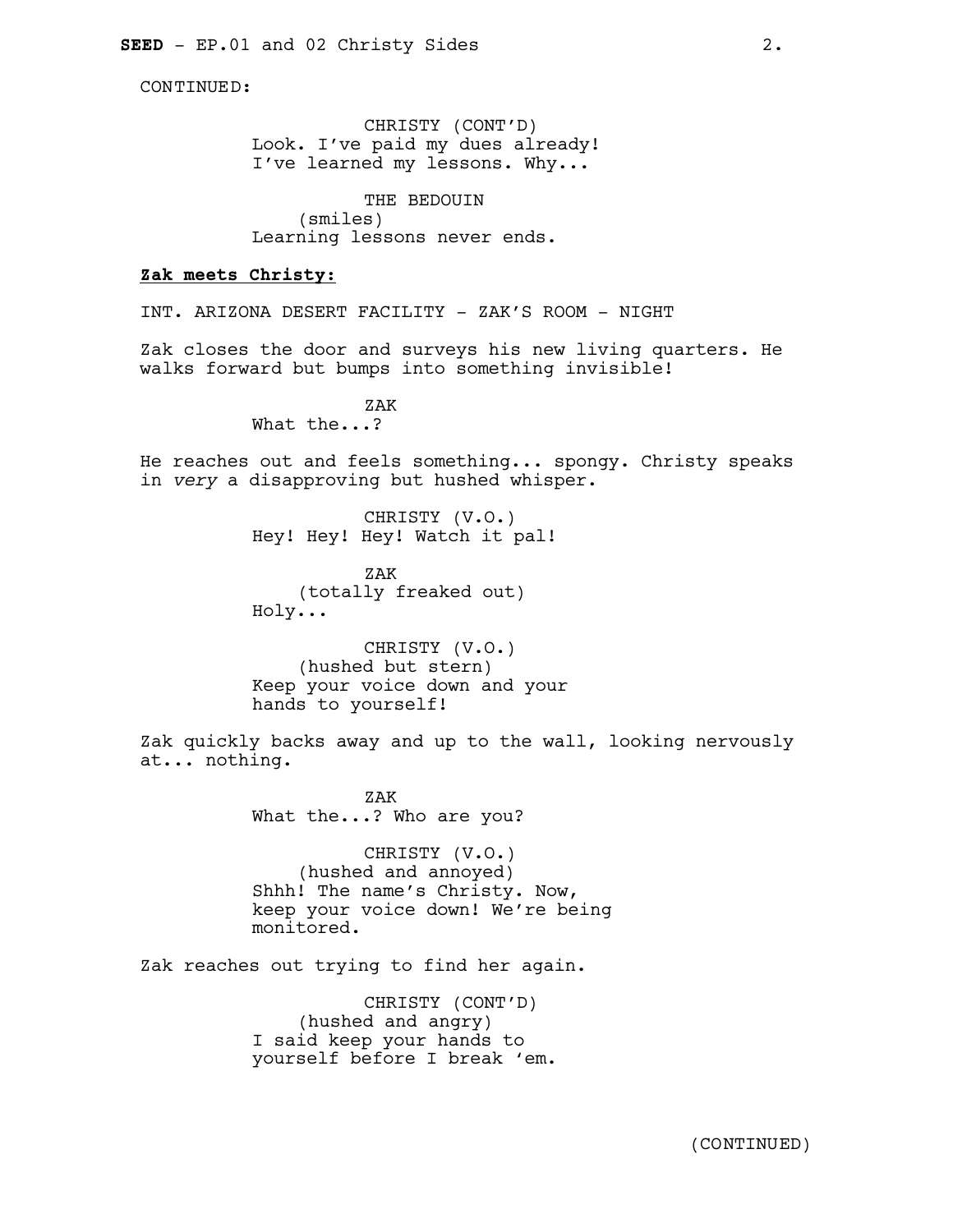CONTINUED:

ZAK (hushed) Alright. Alright. Sorry.

Zak looks up toward the CAMERA mounted in the upper corner of the room. Lowering his voice, they converse in hushed tones.

> ZAK (CONT'D) How did you get in here?

CHRISTY (V.O.) Uh... I'm invisible? Look, I'm here to help.

Zak turns toward the voice and sees the edge of his bed go down ever so slightly as Christy sits on it.

> ZAK Yeah? Everyone keeps saying that. But so far no one's come through on the promise.

CHRISTY (V.O.) Look Einstein, you've been purchased at a high price.

ZAK *Purchased?* What are you talking about? By who?

CHRISTY (V.O.) (frustrated) My God. You're a piece of work. For whatever reason, *you* have been chosen to hold Dimensionlessness in the palm of your hand.

ZAK Dimensionlessness?

CHRISTY The Power of the Universe! That's why you're here. Don't you get it?

ZAK (louder) No! I don't get it! I don't have a freakin' clue what your talking about! Look, *Christy*. (MORE)